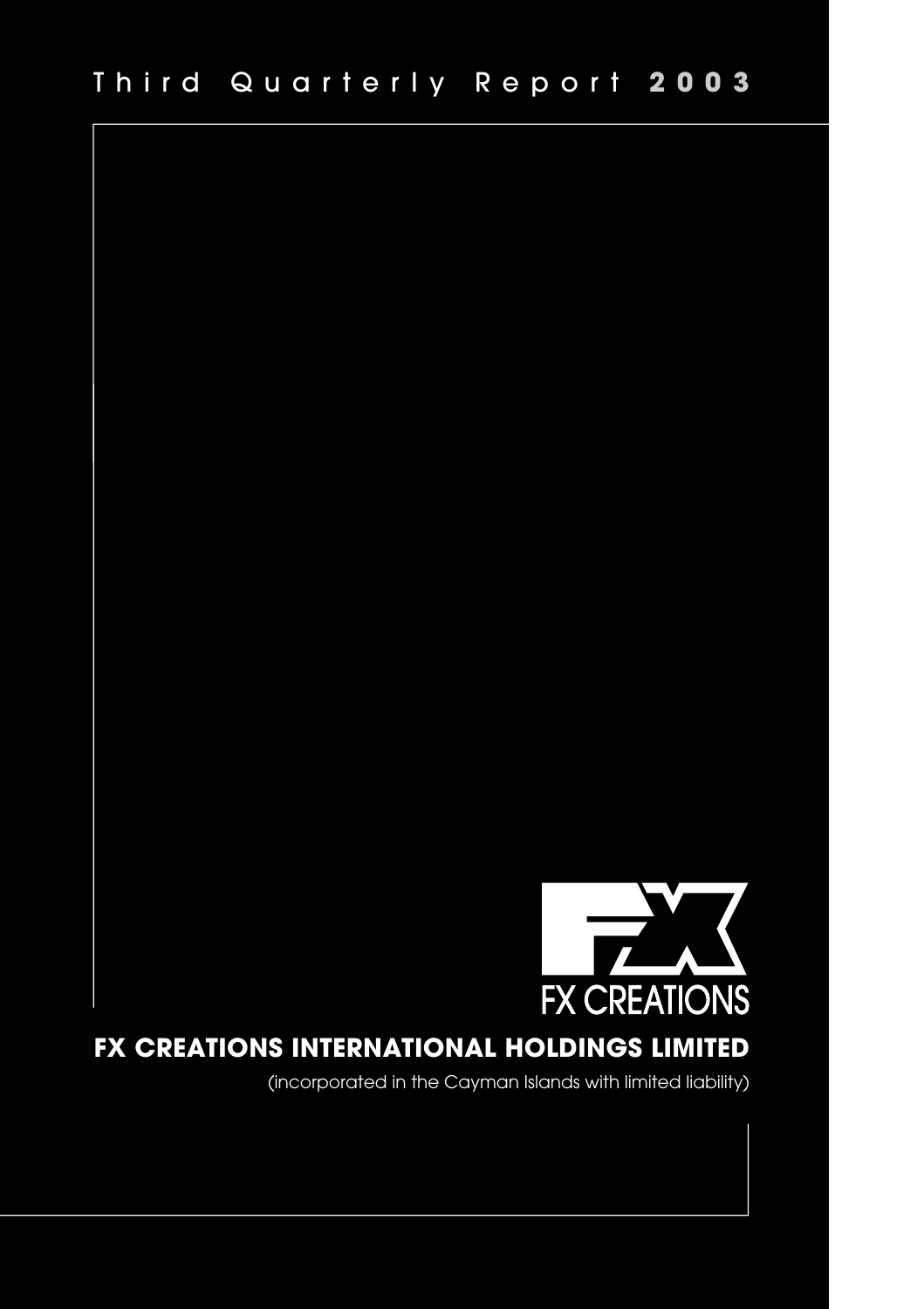# **CHARACTERISTICS OF THE GROWTH ENTERPRISE MARKET (''GEM'') OF THE STOCK EXCHANGE OF HONG KONG LIMITED (THE ''STOCK EXCHANGE'')**

**GEM has been established as a market designed to accommodate companies to which a high investment risk may be attached. In particular, companies may list on GEM with neither a track record of profitability nor any obligation to forecast future profitability. Furthermore, there may be risks arising out of the emerging nature of companies listed on GEM and the business sectors or countries in which the companies operate. Prospective investors should be aware of the potential risks of investing in such companies and should make the decision to invest only after due and careful consideration. The greater risk profile and other characteristics of GEM mean that it is a market more suited to professional and other sophisticated investors.**

**Given the emerging nature of companies listed on GEM, there is a risk that securities traded on GEM may be more susceptible to high market volatility than securities traded on the Main Board and no assurance is given that there will be a liquid market in the securities traded on GEM.**

**The principal means of information dissemination on GEM is publication on the Internet website operated by the Stock Exchange. Listed companies are not generally required to issue paid announcements in gazetted newspapers. Accordingly, prospective investors should note that they need to have access to the GEM website in order to obtain up-to-date information on GEM-listed issuers.**

*The Stock Exchange takes no responsibility for the contents of this report, makes no representation as to its accuracy or completeness and expressly disclaims any liability whatsoever for any loss howsoever arising from or in reliance upon the whole or any part of the contents of this report.*

*This report, for which the directors of FX Creations International Holdings Limited collectively and individually accept full responsibility, includes particulars given in compliance with the Rules Governing the Listing of Securities on GEM of the Stock Exchange (the ''GEM Listing Rules'') for the purpose of giving information with regard to FX Creations International Holdings Limited. The directors, having made all reasonable enquiries, confirm that, to the best of their knowledge and belief: (1) the information contained in this report is accurate and complete in all material respects and not misleading; (2) there are no other matters the omission of which would make any statement in this report misleading; and (3) all opinions expressed in this report have been arrived at after due and careful consideration and are founded on bases and assumptions that are fair and reasonable.*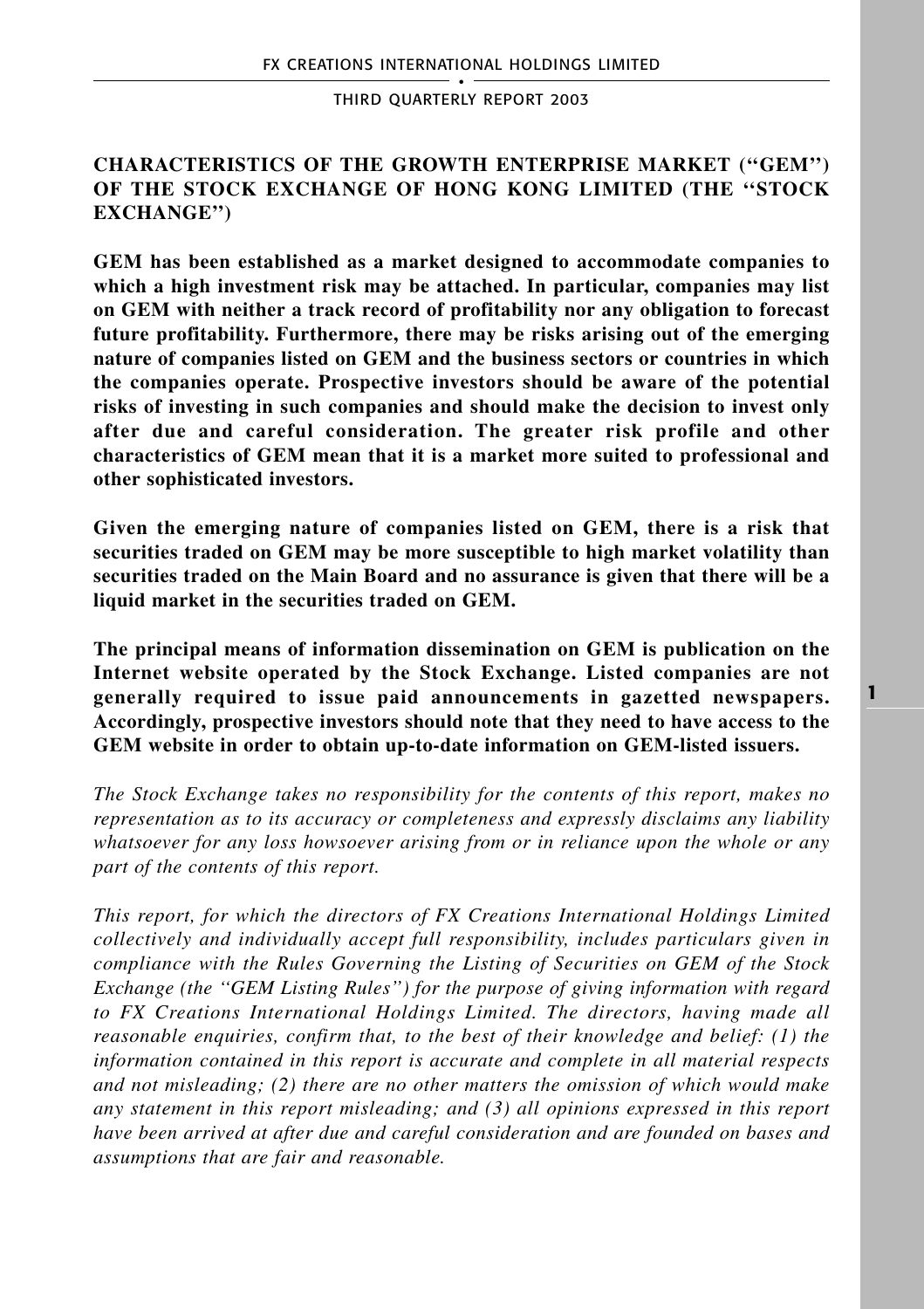# **RESULTS**

The board of directors (the ''Board'') of FX Creations International Holdings Limited (the ''Company'') herein presents the unaudited consolidated results of the Company and its subsidiaries (collectively referred to as the ''Group'') for the three months and nine months ended 31 December 2003 together with the comparative unaudited figures for the corresponding periods in 2002 as follows:

|                                                                               |                | Nine months ended<br>31 December |                            | Three months ended<br>31 December |                                       |
|-------------------------------------------------------------------------------|----------------|----------------------------------|----------------------------|-----------------------------------|---------------------------------------|
|                                                                               | <b>Notes</b>   | 2003<br><b>HK\$'000</b>          | 2002<br>HK\$'000           | 2003<br><b>HK\$'000</b>           | 2002<br>HK\$'000                      |
| <b>TURNOVER</b>                                                               | $\overline{c}$ | 50,167                           | 42,893                     | 20,933                            | 15,779                                |
| Cost of goods sold                                                            |                | (27,211)                         | (18, 452)                  | (12, 651)                         | (6,795)                               |
| Gross profit                                                                  |                | 22,956                           | 24,441                     | 8,282                             | 8,984                                 |
| Other revenue<br>Selling and distribution costs<br>Administrative expenses    |                | 16<br>(13,219)<br>(8, 195)       | 484<br>(13,608)<br>(9,504) | $\bf{0}$<br>(4, 823)<br>(3,045)   | $\overline{2}$<br>(4, 813)<br>(3,585) |
| PROFIT FROM OPERATING<br><b>ACTIVITIES</b>                                    |                | 1,558                            | 1,813                      | 414                               | 588                                   |
| Finance costs                                                                 |                | (368)                            | (515)                      | (140)                             | (163)                                 |
| PROFIT BEFORE TAX                                                             |                | 1,190                            | 1,298                      | 274                               | 425                                   |
| Tax                                                                           | $\mathfrak{Z}$ | (173)                            | (208)                      | (13)                              | (66)                                  |
| PROFIT BEFORE MINORITY<br><b>INTERESTS</b>                                    |                | 1,017                            | 1,090                      | 261                               | 359                                   |
| Minority interest                                                             |                | 27                               |                            |                                   |                                       |
| NET PROFIT FROM ORDINARY<br><b>ACTIVITIES ATTRIBUTABLE</b><br>TO SHAREHOLDERS |                | 1,044                            | 1,090                      | 261                               | 359                                   |
| <b>DIVIDEND</b>                                                               | 5              |                                  |                            |                                   |                                       |
| <b>EARNINGS PER SHARE</b>                                                     | $\overline{4}$ |                                  |                            |                                   |                                       |
| Basic                                                                         |                | HK0.26 cent                      | HK0.30 cent                | HK0.07 cent                       | HK0.09 cent                           |
| Diluted                                                                       |                | N/A                              | N/A                        | N/A                               | N/A                                   |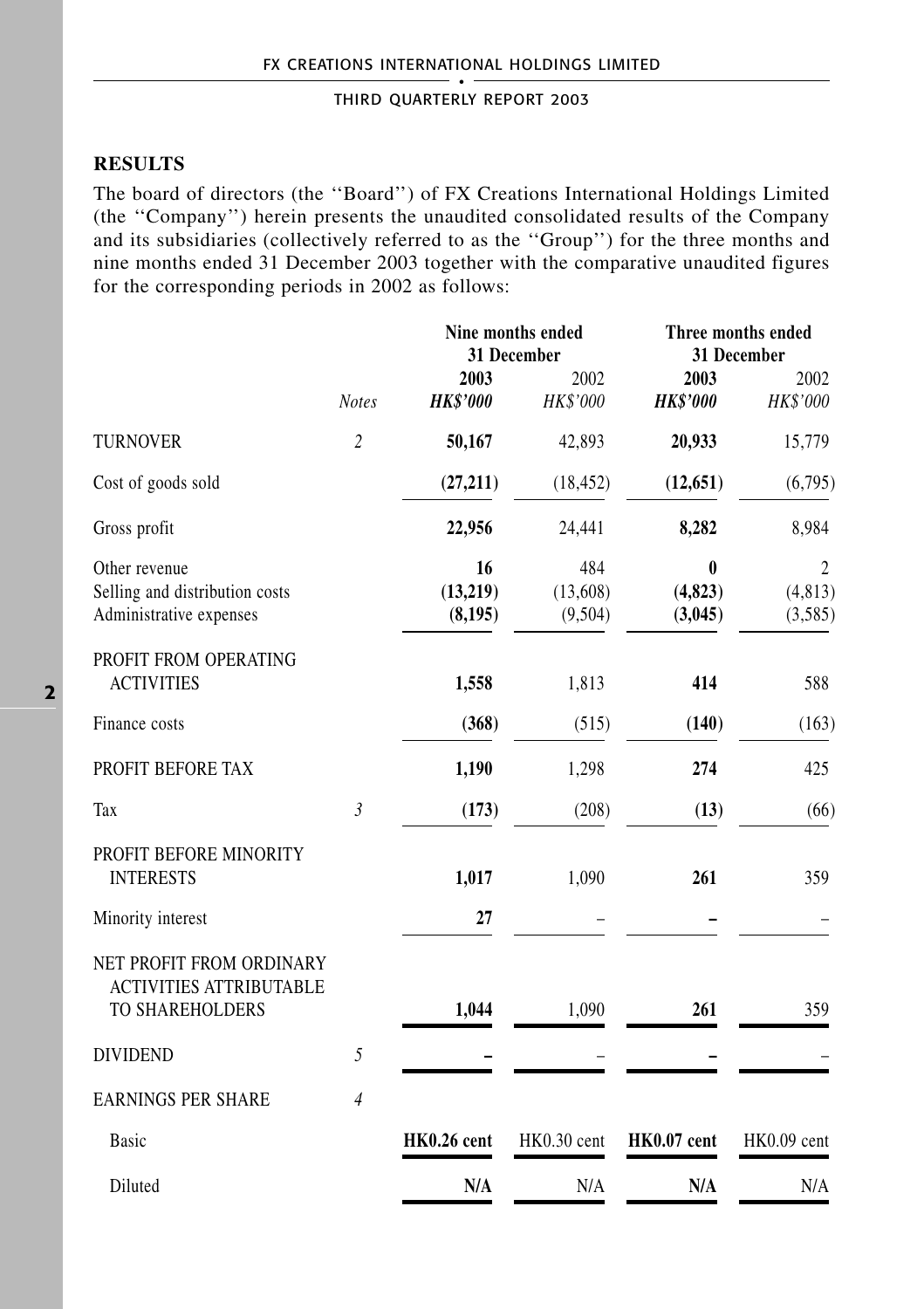*Notes:*

#### **1. GROUP REORGANISATION AND BASIS OF PRESENTATION**

The Company was incorporated in the Cayman Islands on 10 January 2002 as an exempted company with limited liability under the Companies Law (2001 Second Revision) of the Cayman Islands.

Pursuant to a reorganisation scheme (the ''Group Reorganisation'') to rationalise the structure of the Company and its subsidiaries (hereinafter collectively referred to as the ''Group'') in preparation for the listing of the Company's shares on GEM, the Company acquired the holding company of its subsidiaries on 2 May 2002. Details of the Group Reorganisation are set out in the Company's prospectus dated 8 May 2002. The shares of the Company (the "Shares") were listed on GEM on 21 May 2002.

The unaudited consolidated results have been prepared using the merger basis of accounting as a result of the Group Reorganisation. On this basis, the Company has been treated as the holding company of its subsidiaries since their respective dates of incorporation rather than from the date of their acquisition pursuant to the Group Reorganisation.

The principal accounting policies used in the preparation of these unaudited consolidated results are consistent with those used in the annual accounts for the year ended 31 March 2003, except for the new adoption of Statement of Standard Accounting Practice No. 12 (Revised) "Income Taxes" issued by the Hong Kong Society of Accountants, which has no significant impact on the unaudited consolidated results for the nine months ended 31 December 2003.

All significant transactions and balances within the Group have been eliminated on consolidation.

### **2. TURNOVER**

Turnover represents the aggregate of the net invoiced value of goods sold, after allowances for returns and trade discounts.

|           |                 | Nine months ended<br>31 December |                 | Three months ended<br>31 December |  |
|-----------|-----------------|----------------------------------|-----------------|-----------------------------------|--|
|           | 2003            | 2002                             | 2003            | 2002                              |  |
|           | <b>HK\$'000</b> | <b>HK\$'000</b>                  | <b>HK\$'000</b> | <b>HK\$'000</b>                   |  |
| Turnover  |                 |                                  |                 |                                   |  |
| Retail    | 25,749          | 25,419                           | 8,867           | 9,200                             |  |
| Wholesale | 24,418          | 17,474                           | 12,066          | 6,579                             |  |
|           | 50,167          | 42,893                           | 20,933          | 15,779                            |  |

### **3. TAX**

Hong Kong Profits Tax for the three months and nine months ended 31 December 2003 has been provided at the rate of 17.5% (three months and nine months ended 31 December 2002: 16%) on the estimated assessable profits arising in Hong Kong during the periods. Taxes on profit assessable in other jurisdictions have been calculated at the rates of tax prevailing in the places in which the Group operates, based on existing legislation, interpretation and practices in respect thereof.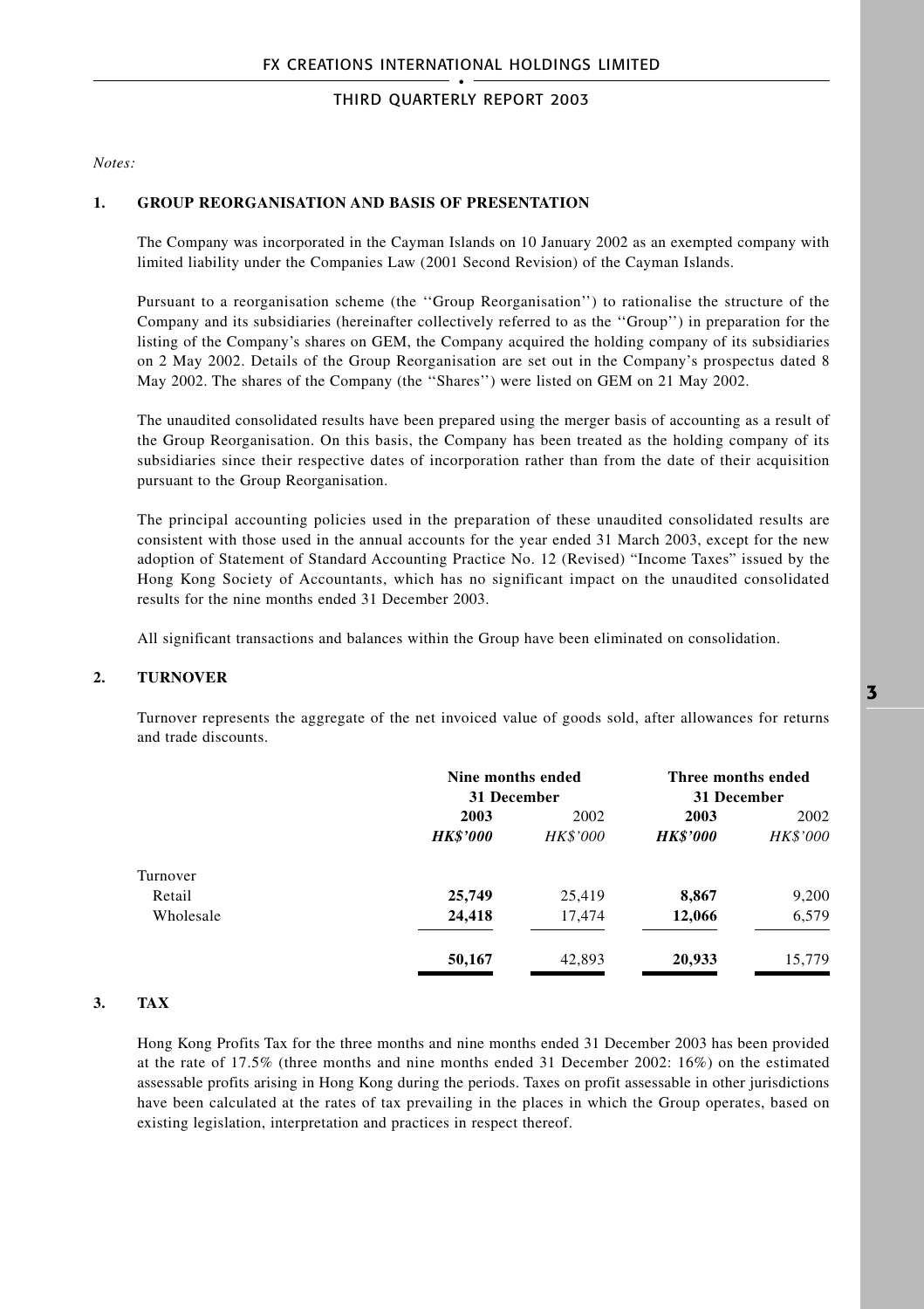### **4. EARNINGS PER SHARE**

The calculation of basic earnings per share for the three months and nine months ended 31 December 2003 is based on the unaudited net profit from ordinary activities attributable to shareholders for the three months and nine months ended 31 December 2003 of approximately HK\$261,000 and HK\$1,044,000 respectively (three months and nine months ended 31 December 2002: HK\$359,000 and HK\$1,090,000 respectively) and on 400,000,000 shares in issue during the three months and nine months ended 31 December 2003 (weighted average shares in issue for the three months and nine months ended 31 December 2002: 400,000,000 and 360,219,000 shares respectively).

Diluted earnings per share for the three months and nine months ended 31 December 2002 and 2003 have not been disclosed as no diluting events existed during those periods.

#### **5. DIVIDEND**

The Board does not recommend the payment of an interim dividend for the three months and nine months ended 31 December 2003 (three months and nine months ended 31 December 2002: Nil).

#### **6. RESERVES**

|                                                           | <b>Share</b><br>premium<br>HK\$'000 | <b>Retained</b><br>earnings<br><b>HK\$'000</b> | <b>Total</b><br>HK\$'000 |
|-----------------------------------------------------------|-------------------------------------|------------------------------------------------|--------------------------|
| At 1 April 2002                                           |                                     | 1,702                                          | 1,702                    |
| Issue of shares to public                                 | 20,250                              |                                                | 20,250                   |
| Issue of shares to the pre-IPO Investors                  | 4,867                               |                                                | 4,867                    |
| Capitalisation on issue of shares<br>Share issue expenses | (3,126)<br>(8, 288)                 |                                                | (3, 126)                 |
| Net profit for the period                                 |                                     | 731                                            | (8, 288)<br>731          |
| At 30 September 2002                                      | 13,703                              | 2,433                                          | 16,136                   |
| Net profit for the period                                 |                                     | 359                                            | 359                      |
| At 31 December 2002                                       | 13,703                              | 2,792                                          | 16,495                   |
| At 1 April 2003                                           | 13,703                              | 3,398                                          | 17,101                   |
| Net profit for the period                                 |                                     | 783                                            | 783                      |
| At 30 September 2003                                      | 13,703                              | 4,181                                          | 17,884                   |
| Net profit for the period                                 |                                     | 261                                            | 261                      |
| At 31 December 2003                                       | 13,703                              | 4,442                                          | 18,145                   |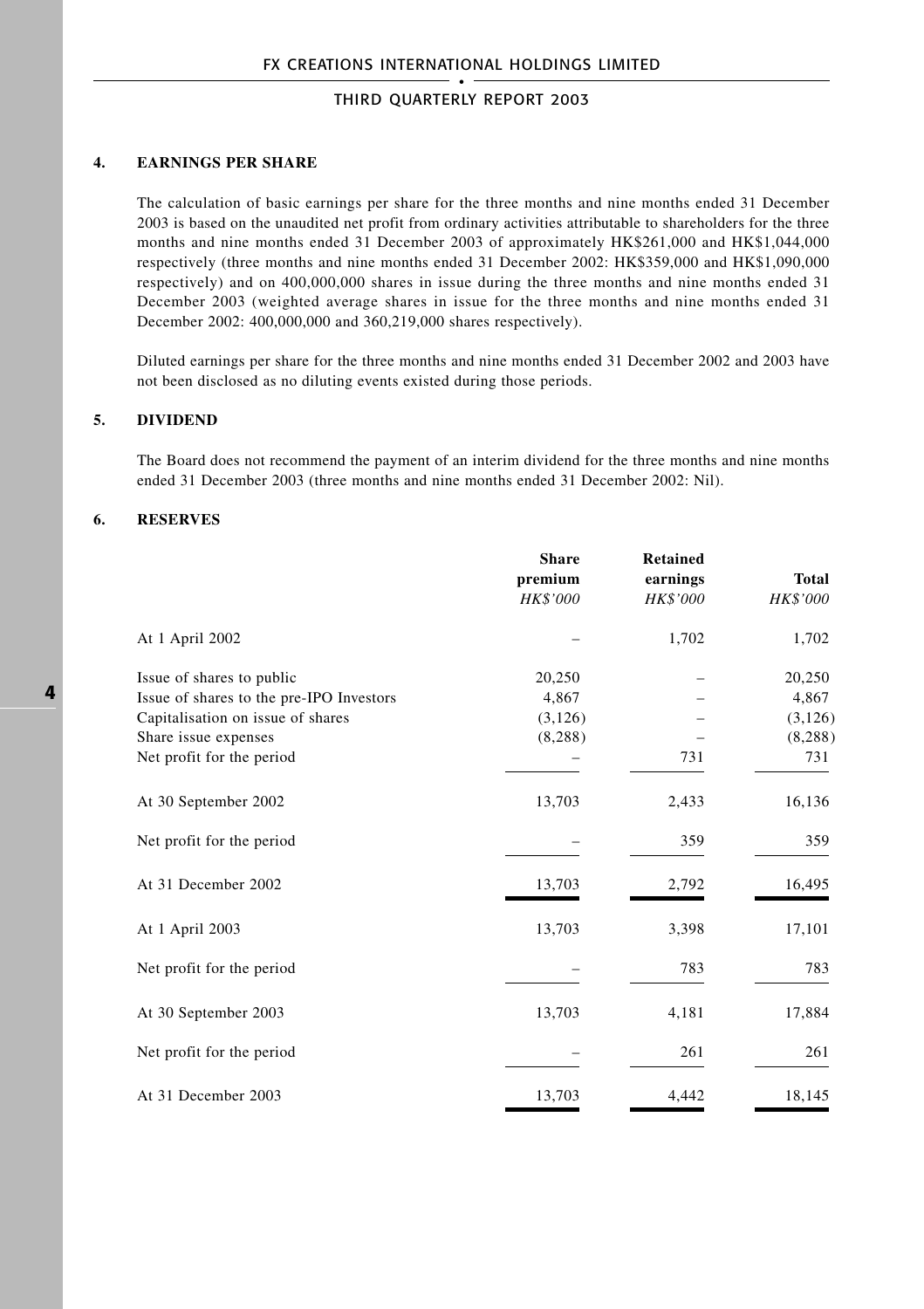# **FINANCIAL REVIEW**

During the nine months ended 31 December 2003, the Group recorded a turnover of approximately HK\$50.2 million (nine months ended 31 December 2002: approximately HK\$42.9 million), an increase of approximately 17% as compared to the corresponding period in previous year. The turnover for the nine months ended 31 December 2003 comprised retail sales and wholesale sales which accounted for approximately 51% and 49% (nine months ended 31 December 2002: approximately 59% and 41%) of the total turnover respectively.

The increase in turnover was mainly attributable to the increase in sales to wholesalers due to the increase in quantity sold to new and existing customers.

The gross profit margin decreased to approximately 46% from approximately 57% in the corresponding period in previous year. The decrease was mainly attributable to intense competition in the retail sectors and an increase in the proportion of turnover from wholesalers which commanded a lower gross profit margin.

The net profit attributable to shareholders for the nine months ended 31 December 2003 amounted to approximately HK\$1 million (nine months ended 31 December 2002: approximately HK\$1.1 million), a decrease of approximately 9% as compared to the corresponding period in previous year. The decrease was mainly attributable to the decrease in gross profit margin. Administrative expenses decreased by approximately 14% from corresponding period in previous year due mainly to the decrease in directors' remuneration.

# **BUSINESS REVIEW AND PROSPECTS**

### **General**

The Group is principally engaged in retail sales and wholesales of bags and accessories under its FX CREATIONS brandname. The bags sold by the Group consist principally of business bags, sports bags, backpacks, handbags and wallets. The accessories sold by the Group include belts, watches, spectacles and umbrellas. Other brandnames of the Group include USU and Annvu.

The Group also sells its products to agents and distributors for distribution and resale in the People's Republic of China ("PRC"), Macau, Singapore, Malaysia, Philippines, Indonesia, Thailand, Australia, New Zealand, United States, Chile, Korea, Japan and Europe markets.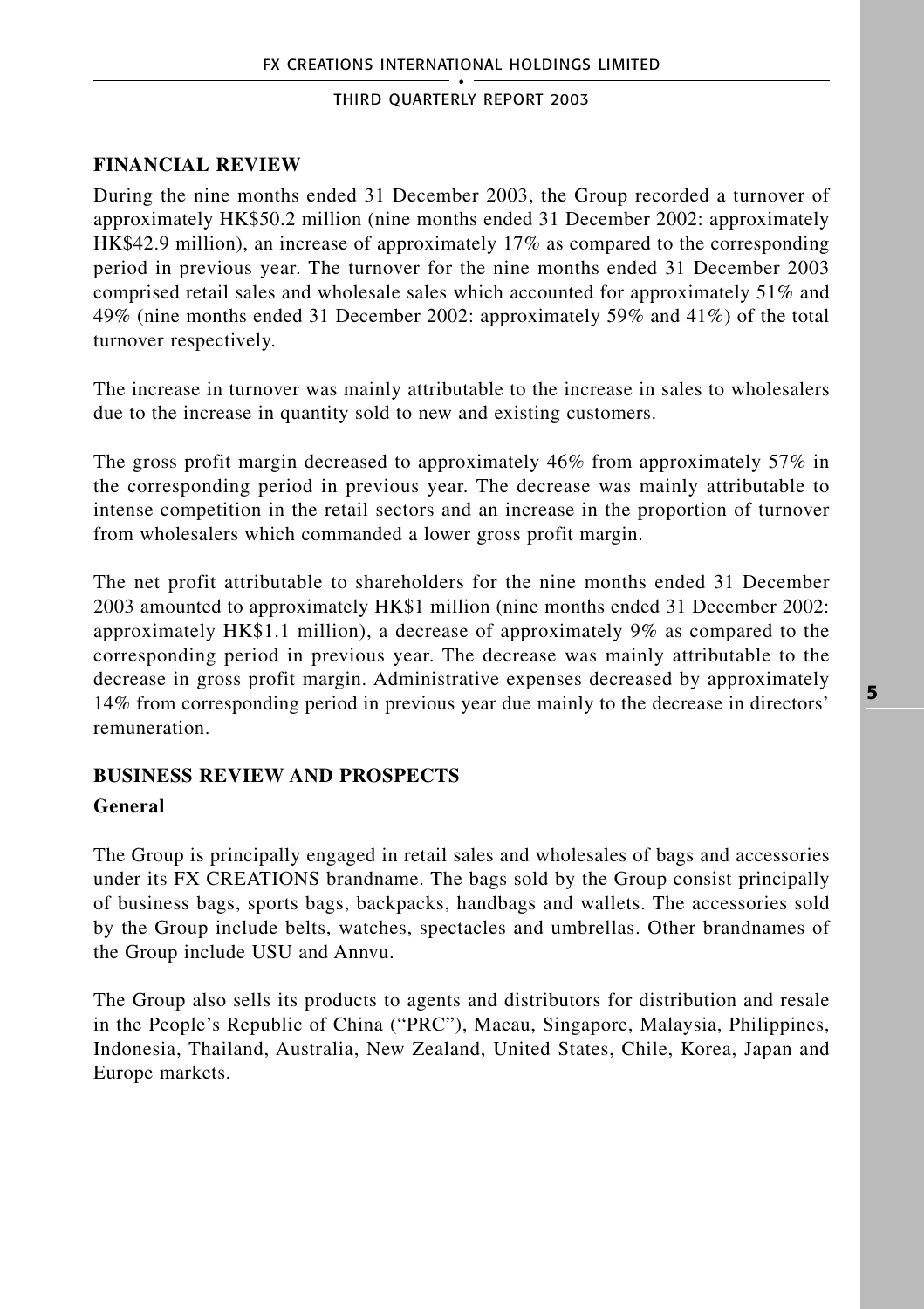### **Business Review**

During the three months ended 31 December 2003, no retail outlet was opened as no suitable retail outlet was identified. The Group closed 3 retail outlets in Taiwan as the leases expired and were not renewed as the terms of the extension could not be agreed upon.

Sales of products under the "Astro Boy" brandname commenced in the three months ended 31 December 2003 and the Group expects to achieve satisfactory results in the sales of these products.

The Group continued to identify potential new agents in new areas but none was identified in the three months ended 31 December 2003.

The Group continued to conduct various advertising campaigns such as bill boards, brochures and road shows to promote the Group's profile and the FX CREATIONS members club.

### **Prospects**

The Group foresees the retail environment in Hong Kong will improve in the year 2004 owing to the increase in the number of tourists from the PRC and the general increase in spending from the consumers in Hong Kong. However, with the recent bird flu outbreak in several countries in Asia and the PRC, the Group is concerned that retail environment in Hong Kong may be affected if the outbreak shows no sign of under control. Wholesale to agents for Thailand and the PRC markets may also be affected if the outbreak persists in those countries.

Nevertheless, to capture the spending from the PRC tourists and consumers in Hong Kong and Taiwan as well as to increase sales to wholesalers, the Group will continue to broaden its products base by introducing new innovative designs and products frequently and implement various promotion strategies to boast sales.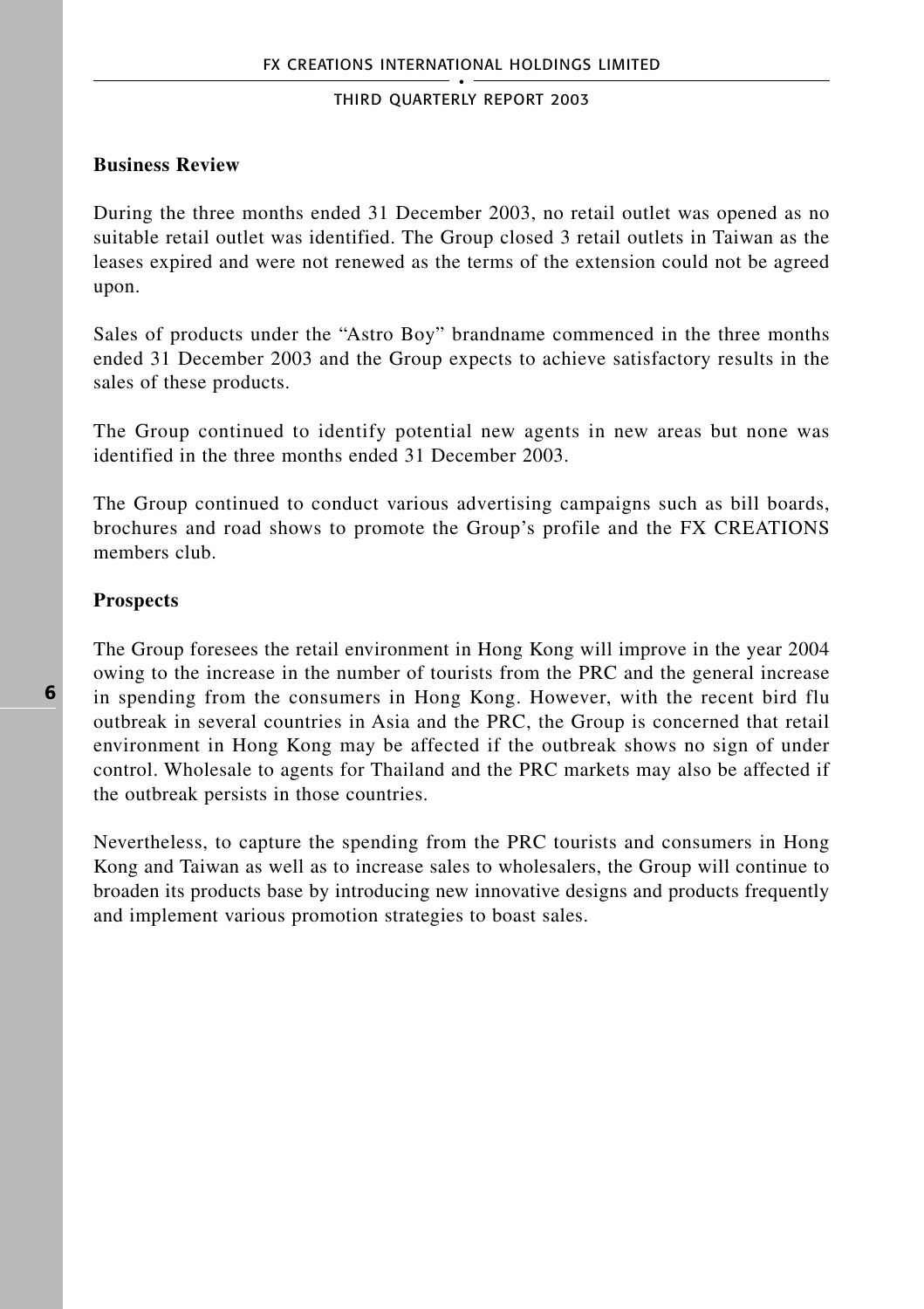### **DIRECTORS' INTERESTS IN SHARES**

As at 31 December 2003, the interests and short positions of the directors of the Company in the shares, underlying shares and debentures of the Company or any of its associated corporations (within the meaning of Part XV of the Securities and Futures Ordinance (Cap. 571, Laws of Hong Kong) ("SFO")) which were required to be notified to the Company and the Stock Exchange pursuant to Divisions 7 and 8 of Part XV of the SFO (including interests or short positions which they were taken or deemed to have under such provisions of the SFO) or as recorded in the register required to be kept by the Company under Section 352 of the SFO or otherwise required to be notified to the Company and the Stock Exchange pursuant to the minimum standards of dealings by directors as referred to in Rules 5.40 to 5.58 of the GEM Listing Rules, were as follows:

### **Number of issued Type of interest ordinary shares held**

Mr. Ng Pak To, Petto *(Note)* Corporate 280,000,000

*Note:* These shares represent a 70% equity interest in the Company and are held by Wise New Management Limited ("WNML"). The issued share capital of WNML is beneficially owned by Cashtram Associates Limited as to 45%, FX Creations (Holding) Inc. as to 30% and Forge Smart Investments Limited as to 25%. The issued share capital of Cashtram Associates Limited is owned as to 40%, 30%, 20% and 10% by Mr. Ng Pak To, Petto, Mr. Ho Kai Chung, David, Madam Ho Pui Lai and Mr. Tan Yu, Wally, respectively. Madam Ho Pui Lai is the wife of Mr. Ng Pak To, Petto. The issued share capital of FX Creations (Holding) Inc. is wholly owned by Mr. Wong Wai Shan. The issued share capital of Forge Smart Investments Limited is wholly owned by Mr. Ng Pak To, Petto.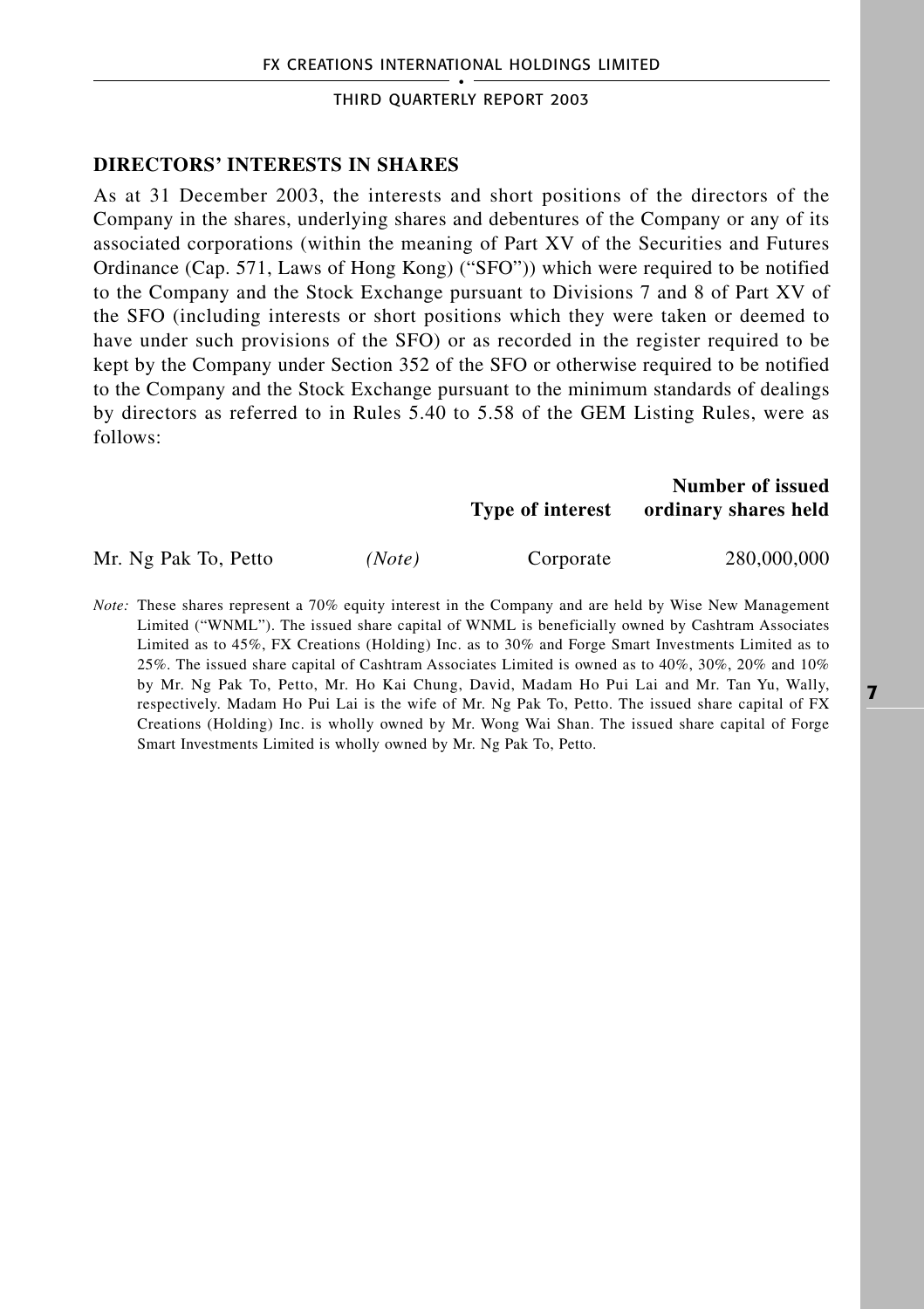# **SUBSTANTIAL SHAREHOLDER**

As at 31 December 2003, other than the interests of certain directors as disclosed under the section headed "Directors' interests in shares" above, the interests and short positions of persons in the shares and underlying shares of the Company which would fall to be disclosed to the Company under the provisions of Divisions 2 and 3 of Part XV of the SFO or, who is, directly or indirectly, interested in 10% or more of the nominal value of any class of share capital carrying rights to vote in all circumstances at general meetings of any other members of the Group, or substantial shareholders as recorded in the register of substantial shareholder required to be kept by the Company under Section 336 of the SFO were as follow:

|                             |             | <b>Number</b><br>of shares held | Percentage of<br>holding |
|-----------------------------|-------------|---------------------------------|--------------------------|
| WNML                        | <b>Note</b> | 280,000,000                     | 70%                      |
| Cashtram Associates Limited | <b>Note</b> | 280,000,000                     | 70%                      |

*Note:* The details are disclosed under the section headed "Directors' interests in shares" above.

### **SHARE OPTION SCHEME**

The Company operates a share option scheme (the ''Scheme'') for the purpose of recognising significant contributions of specified participants including the employees of the Group to the growth of the Group, by rewarding them with opportunities to obtain an ownership interest in the Company and to further motivate and give an incentive to these persons to continue to contribute to the Group's long term success and prosperity. The Scheme became effective on 21 May 2002 and, unless otherwise cancelled or amended, will remain in force for ten years from that date.

As at 31 December 2003, no share options have been granted under the Scheme.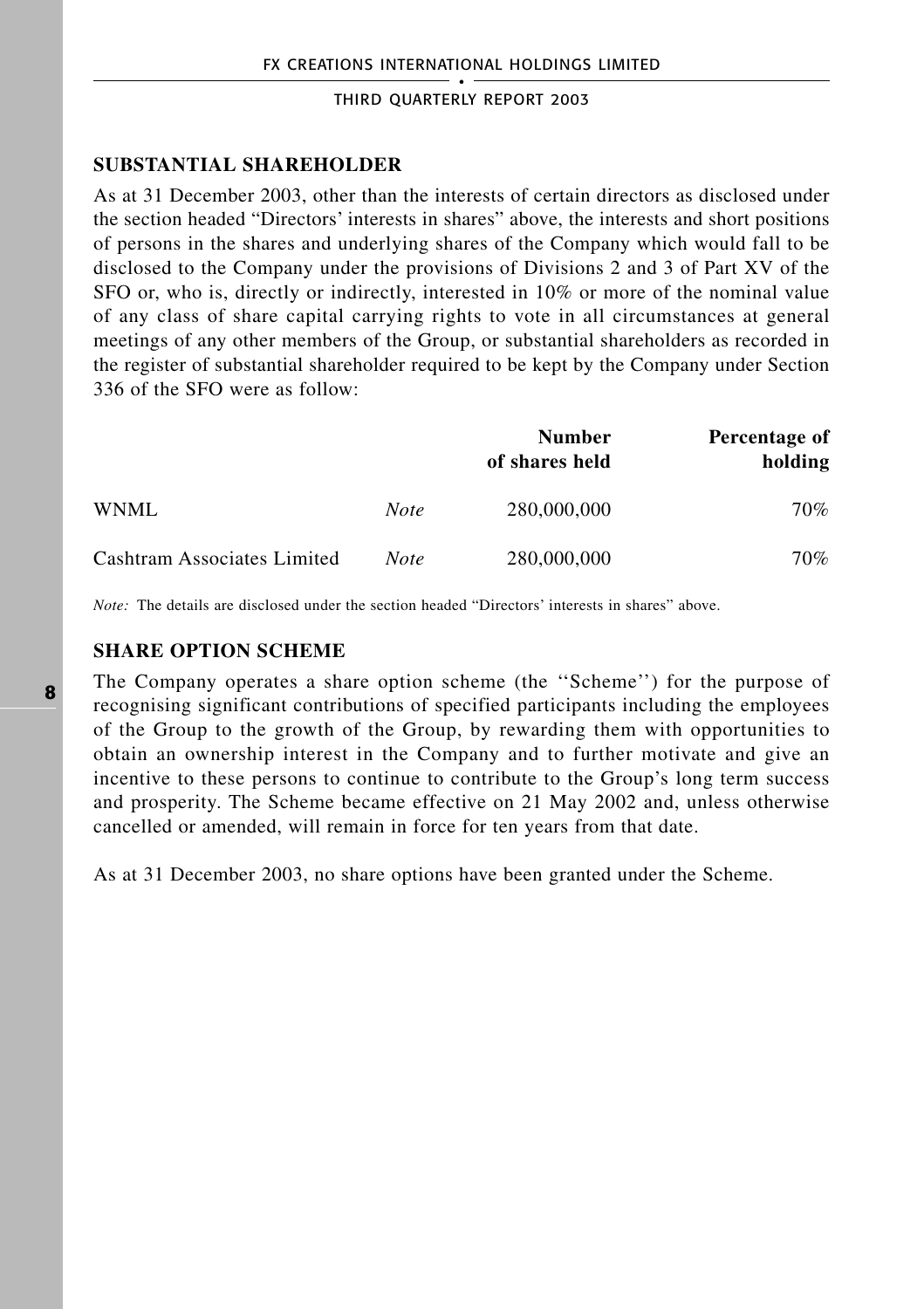# **DIRECTORS' RIGHTS TO ACQUIRE SECURITIES**

Apart from as disclosed under the heading ''Directors' interests in shares'' and the transactions relating to the Group Reorganisation as disclosed above, at no time since the incorporation of the Company were rights to acquire benefits by means of the acquisition of shares in or debentures of the Company or of any other body corporate granted to any director or their respective spouse or children under 18 years of age, or were any such rights exercised by them; or was the Company, its holding company or any of its subsidiaries a party to any arrangement to enable the directors, their respective spouse or children under 18 years of age to acquire such rights in any other body corporate.

# **PURCHASE, REDEMPTION OR SALES OF THE LISTED SECURITIES OF THE COMPANY**

During the nine months ended 31 December 2003, neither the Company, nor any of its subsidiaries has purchased, redeemed or sold any of the Company's listed securities.

### **COMPETING INTERESTS**

None of the directors or the management shareholders of the Company and their respective associates (as defined in the GEM Listing Rules) has an interest in a business which competes or may compete with the business of the Group.

### **INTEREST OF SPONSOR**

As at 31 December 2003, Kingston Corporate Finance Limited (the ''Sponsor''), its directors, employees or associates did not have any interest in the securities of the Company or of any members of the Group, or have any right to subscribe for or to nominate persons to subscribe for the securities of the Company or of any members of the Group.

Pursuant to the sponsor agreement entered into between the Company and the Sponsor, the Sponsor received, and will receive, fees for acting as the Company's retained sponsor for the period up to 31 March 2005.

### **COMPLIANCE WITH RULES 5.28 TO 5.39 OF THE GEM LISTING RULES**

During the nine months ended 31 December 2003, the Company has complied with the Board practices and procedures as set out in Rules 5.28 to 5.39 of the GEM Listing Rules.